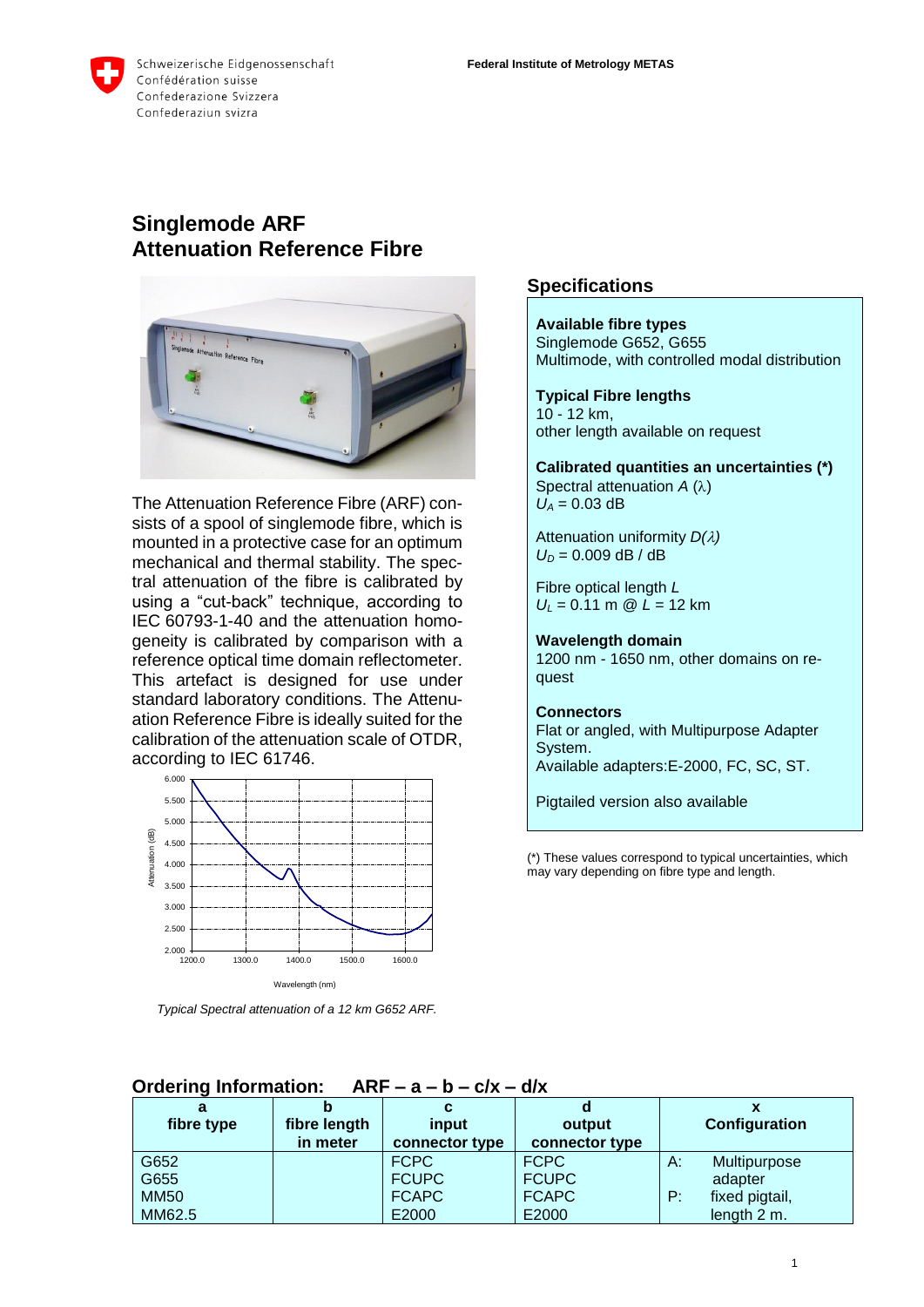

Schweizerische Eidgenossenschaft Confédération suisse Confederazione Svizzera Confederaziun svizra

# **Chromatic Dispersion Reference Fibre (CDRF)**



The Chromatic Dispersion Reference Fibre (CDRF) consists of a spool of singlemode fibre, which is mounted in a protective case for an optimum mechanical and thermal stability. The chromatic dispersion *D*, the zero dispersion wavelength  $\lambda_o$  and the dispersion slope *S<sup>o</sup>* are calibrated according to IEC 60793-1-42, by using the phase shift method. The CDRF is ideally suited for the calibration of chromatic dispersion measuring equipment.



*Typical Chromatic Dispersion of a G652 Fibre.*

### **Specifications**

**Fibre types** Singlemode G652, G653, G655 Other types on request

**Typical Fibre lengths** 1 - 50 km, other length available on request

**Calibrated quantities an uncertainties (\*)** Total Chromatic Dispersion *D* (ps·nm-1 )  $U_D$  /*D* < 1 %

Zero Dispersion Wavelength  $\lambda_0$  (nm)  $U_{\lambda_0}$  < 80 pm

Dispersion Slope  $S_0$  around  $\lambda_0$  (ps $\cdot$ nm<sup>-2</sup>)  $U_{\text{So}}$  /  $S_0$  < 1 %

Fibre optical length *L U<sup>L</sup>* = 0.11 m @ *L* = 12 km

**Wavelength domain** 1254 nm – 1633 nm, 1436 nm – 1640 nm Other domains on request

#### **Connectors**

Flat or angled, with Multipurpose Adapter System. Available adapters:E-2000, FC, SC, ST

Pigtailed version also available

(\*) These values correspond to typical uncertainties, which may vary depending on fibre type and length.

| a<br>fibre type | b<br>fibre<br>length<br>in meter | c<br>input<br>connector<br>type | d<br>output<br>connector<br>type |    | Configuration  | Ο<br><b>Temperature</b><br>monitoring |
|-----------------|----------------------------------|---------------------------------|----------------------------------|----|----------------|---------------------------------------|
| G652            |                                  | <b>FCPC</b>                     | <b>FCPC</b>                      | A: | Multipurpose   | N. without                            |
| G653            |                                  | <b>FCUPC</b>                    | <b>FCUPC</b>                     |    | adapter        | T: with monitor                       |
| G655            |                                  | <b>FCAPC</b>                    | <b>FCAPC</b>                     | P: | fixed pigtail, |                                       |
|                 |                                  | E2000                           | E2000                            |    | length 2 m.    |                                       |

# **Ordering Information: CDRF – a – b – c/x – d/x – o**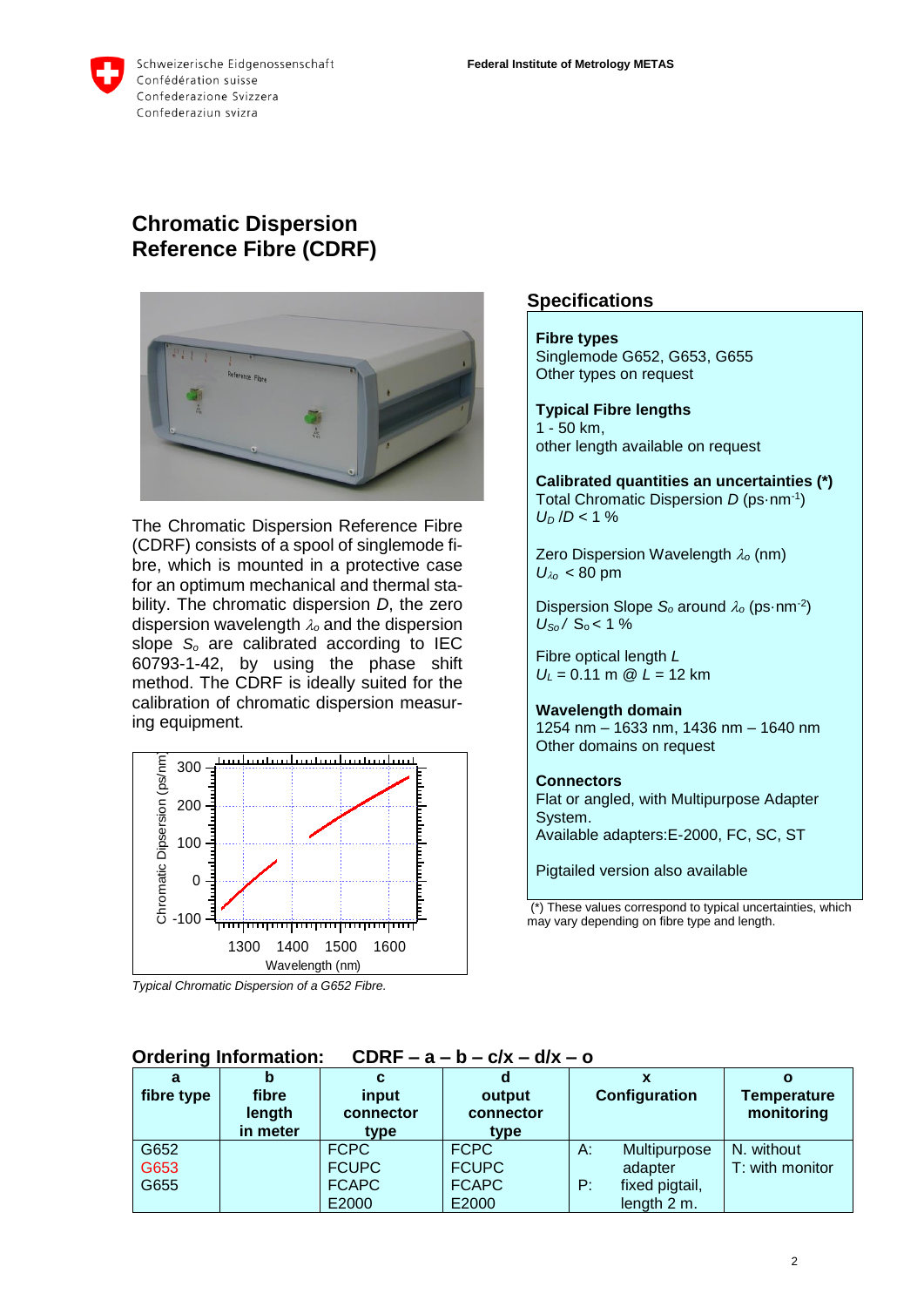

# **OTDR Distance Scale Calibration System (DSCS)**



The Distance Scale Calibration System (DSCS) allows calibrating the distance scale of singlemode and of multimode OTDRs according to IEC 61746. The DSCS consists of a recirculating delay line and of a lead-in fibre, as shown here below.



A measurement of the system performed with an OTDR shows a series of reflection peaks, whose positions can be directly derived from the length of the lead-in fibre and of the delay line. A typical example is shown in the figure below. The deviation of the distance scale is then determined by comparing the OTDR measurements with the calibrated position of the reflection peaks.



# **Specifications**

#### **Fibre types**

Singlemode G652 Multimode 50  $\mu$ m or 62.5  $\mu$ m

### **Typical Fibre lengths** Lead-in: 2 m - 8 km,

Recirculating delay line: 12 m to 50 km

#### **Calibrated quantities an uncertainties (\*)** Lead-in and delay line lengths *L<sup>i</sup>*

 $U_{Li} = (0.005 + 1.10^{-5} \cdot L_i)$  m (singlemode)  $U_{Li} = (0.01 + 5.8 \cdot 10^{-4} \cdot L_i)$  m (multimode)

### **Wavelength domain**

850 nm, 1310 nm, 1550 nm Other wavelengths on request

#### **Connectors**

Flat or angled, with Multipurpose Adapter System. Available adapters:E-2000, FC, SC, ST.

Pigtailed version also available

(\*) These values correspond to typical uncertainties, which may vary depending on fibre type and length.

| а<br>fibre type                | b1<br>Lead-in fibre<br>length<br>in meter | b2<br><b>Recirculating De-</b><br>lav line<br>length in meter | Input<br><b>Connector</b><br>type                                              | Output<br><b>Connector</b><br>type                                       | <b>Configuration</b>                                                 |
|--------------------------------|-------------------------------------------|---------------------------------------------------------------|--------------------------------------------------------------------------------|--------------------------------------------------------------------------|----------------------------------------------------------------------|
| G652,<br><b>MM50</b><br>MM62.5 | 2 m to 8000 m                             | 12 m to 50'000 m                                              | <b>FCPC</b><br><b>FCUPC</b><br><b>FCAPC</b><br>E2000<br><b>SC</b><br><b>ST</b> | Multimode:<br><b>FCPC</b><br><b>FCUPC</b><br>Singlemode:<br><b>FCAPC</b> | Multipurpose<br>A:<br>adapter<br>fixed pigtail,<br>P:<br>length 2 m. |

## **Ordering Information: DSCS – a – b1/b2 – c/x – d/A**

Calibrated input patchcords available upon request.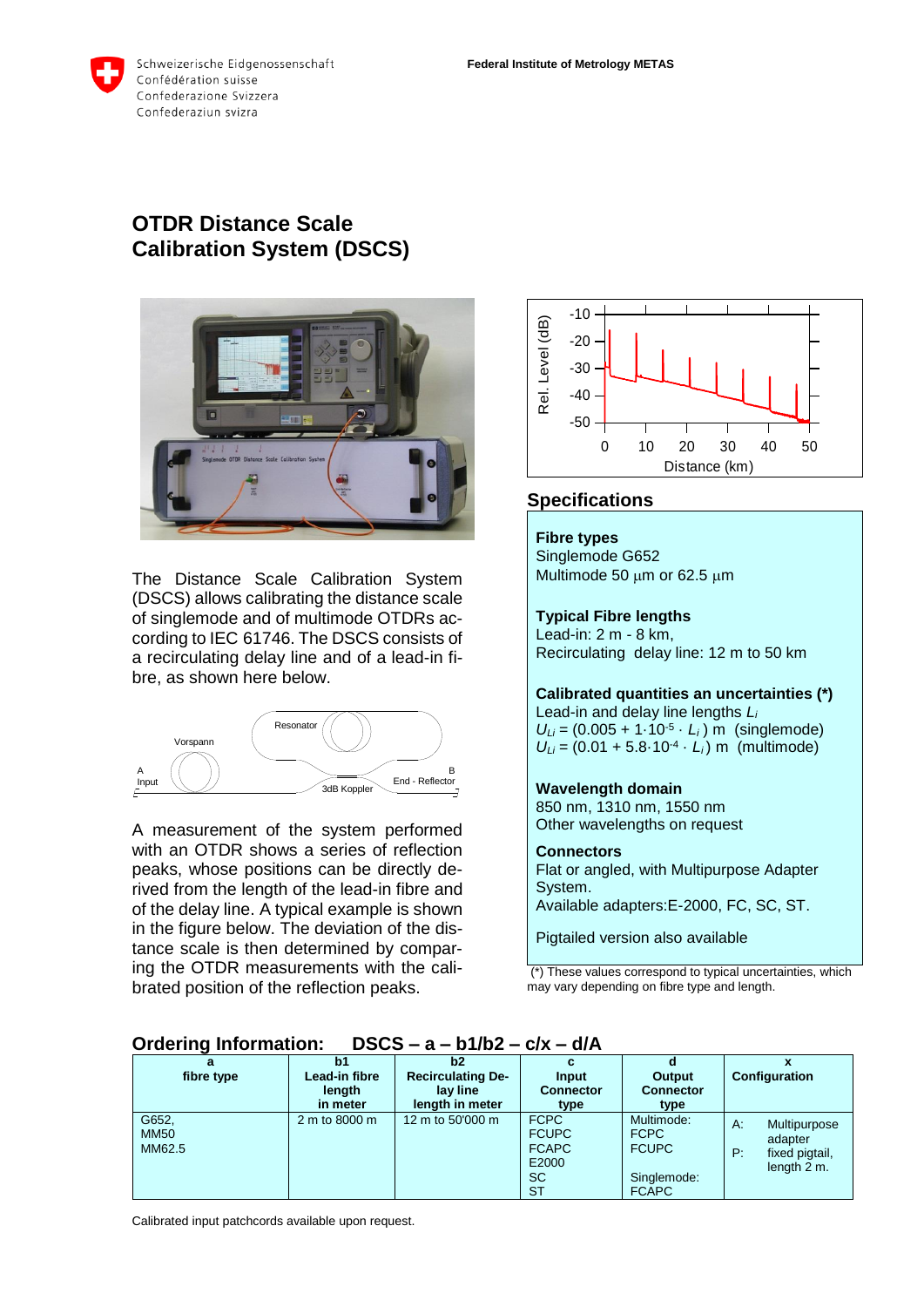

# **Length Reference Fibre (LRF)**



Length Reference Fibres (LRF) are well adapted to the calibration of the distance scale of singlemode and multimode Optical Time domain Reflectometers (OTDR), according to IEC 61746. Our LRF consists of a spool of fibre, which is mounted in a protective case for an optimum stability of the reference. The transit time of a light pulse propagating through the Reference is calibrated by using time of flight measurement techniques, according to IEC 61746. The optical length is calculated assuming an arbitrary value of the effective index of refraction *neff*. The LRF is available in a two port or in a single port version with an internal non-reflecting fibre termination.







In  $\begin{pmatrix} 1 & 1 \end{pmatrix}$  Out  $\begin{bmatrix} 1 & 1 \end{bmatrix}$  Non reflecting terminator **Connector** Metal case

### **Specifications**

#### **Fibre types**

Singlemode G652 Multimode Other fibre types available on request

#### **Typical Fibre lengths**

Singlemode: 100 m to 100 km Multimode: 100 m to 5 km Other length available on request

**Calibrated quantities an uncertainties (\*)** Transit time  $\tau$ (ps)  $U_{\tau} = (25.1 + 1.10^{-5} \cdot \tau)$  ps (singlemode)  $U_{\tau} = (49.5 + 5.8 \cdot 10^{-4} \cdot \tau)$  ps (multimode)

Equivalent optical length (m) Calculated with *neff* = 1.46 Other *neff* values can be specified

 $U_L = (0.005 + 1.10^{-5} \cdot L)$  m (singlemode)  $U_L = (0.01 + 5.8 \cdot 10^{-4} \cdot L)$  m (multimode)

#### **Wavelengths** 850 nm, 1310 nm, 1550 nm

Other wavelengths on request

(\*) These values correspond to typical uncertainties, which may vary depending on fibre type and length.

| fibre type  | fibre length<br>in meter | input<br>connector type | output<br>connector type | Configuration                  |  |
|-------------|--------------------------|-------------------------|--------------------------|--------------------------------|--|
| G652        |                          | FCPC                    | <b>FCPC</b>              | Multipurpose<br>A <sub>1</sub> |  |
| <b>MM50</b> |                          | <b>FCUPC</b>            | <b>FCUPC</b>             | adapter                        |  |
| MM62.5      |                          | <b>FCAPC</b>            | <b>FCAPC</b>             | fixed pigtail,<br>P:           |  |
|             |                          | E2000                   | E2000                    | length $2m$ .                  |  |

**SC ST** 

N: Non reflecting terminator

**SC ST** 

#### **Ordering Information: LRF – a – b – c/x – d/x**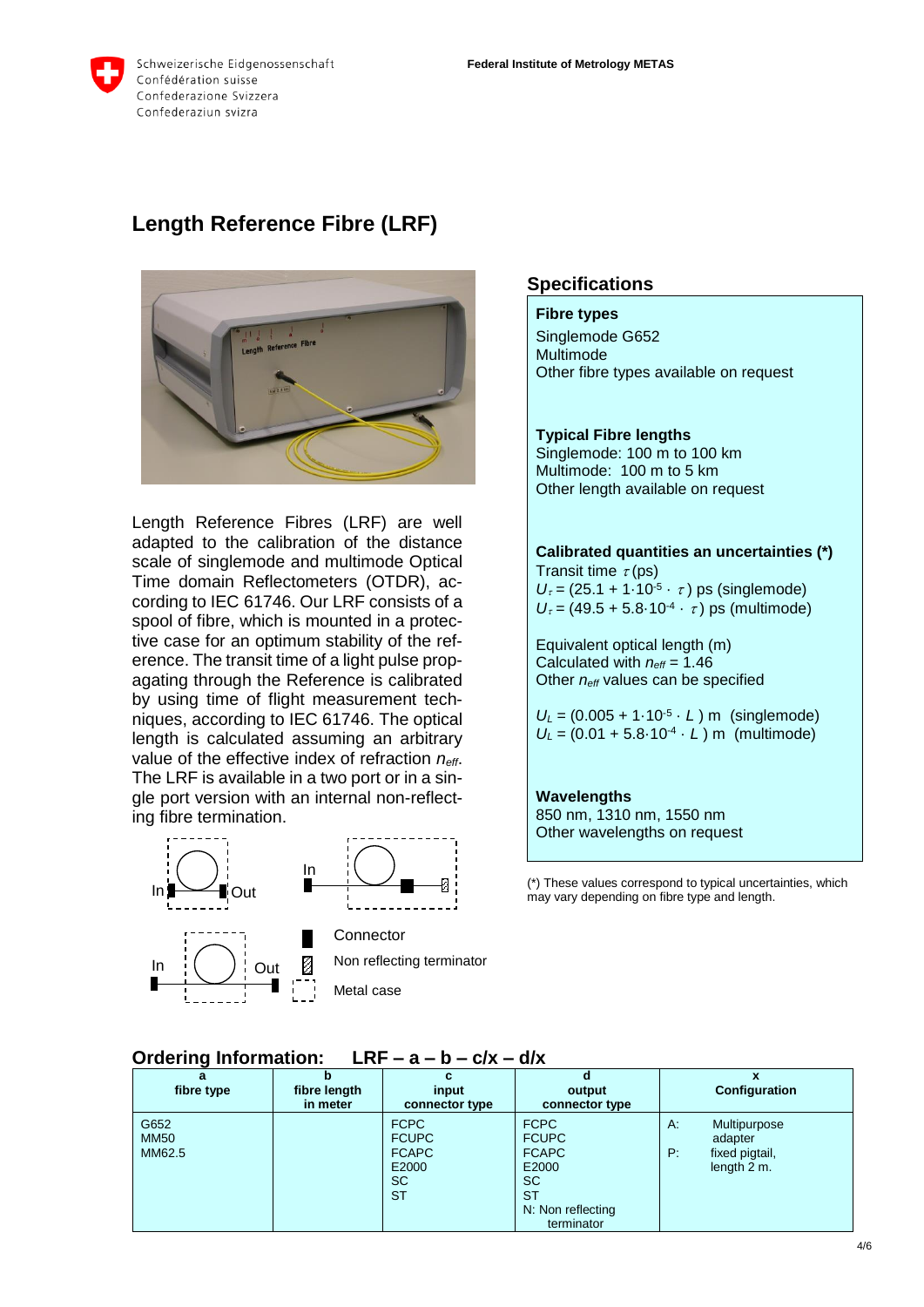# **Reflectance Standard (RS)**



The singlemode Reflectance Standard (RS) consists of a fibre attenuator, which is terminated with a high reflectivity mirror, as proposed in Annex F.1 of the IEC 61746-1 standard. This artefact allows generating fixed reflectance values and can be used for the calibration of optical reflectometers, like OTDR or Return Loss meters. The internal structure of the RS is shown in the figure below.



## **Specifications**

**Fibre types** Singlemode G652

**Reflectance** -10 dB, -20 dB, -30 dB, -40 dB, -50 dB

**Typical Fibre lengths** 2 m – 3.5 km

**Calibrated quantities an uncertainties (\*)**

Reflectance in dB  $U = 0.6$  dB Backscatter coefficient in dB  $U = 0.12$  dB **Wavelength domain** 1310 nm, 1550 nm Other wavelengths on request

**Connectors** Flat or angled, with Multipurpose Adapter System. Available adapters:E-2000, FC, SC, ST.

Pigtailed version also available

(\*) These values correspond to typical uncertainties, which may vary depending on fibre type and length.

FC APC connector  $\overline{L}$ 

- Fixed reflector
- Case

## **Ordering Information: RS – a – r – b – c/x**

| a<br>Fibre type | Reflectance<br>in dB             | Lead-in fibre length<br>in meter | <b>Input Connector</b><br>type $(**)$                                          | Configuration                                                     |
|-----------------|----------------------------------|----------------------------------|--------------------------------------------------------------------------------|-------------------------------------------------------------------|
| G652            | $-10$<br>$-20$<br>$-30$<br>$-40$ | 2 m to 3500 nm                   | <b>FCPC</b><br><b>FCUPC</b><br><b>FCAPC</b><br>E2000<br><b>SC</b><br><b>ST</b> | Α.<br>Multipurpose adapter<br>P:<br>fixed pigtail,<br>length 2 m. |